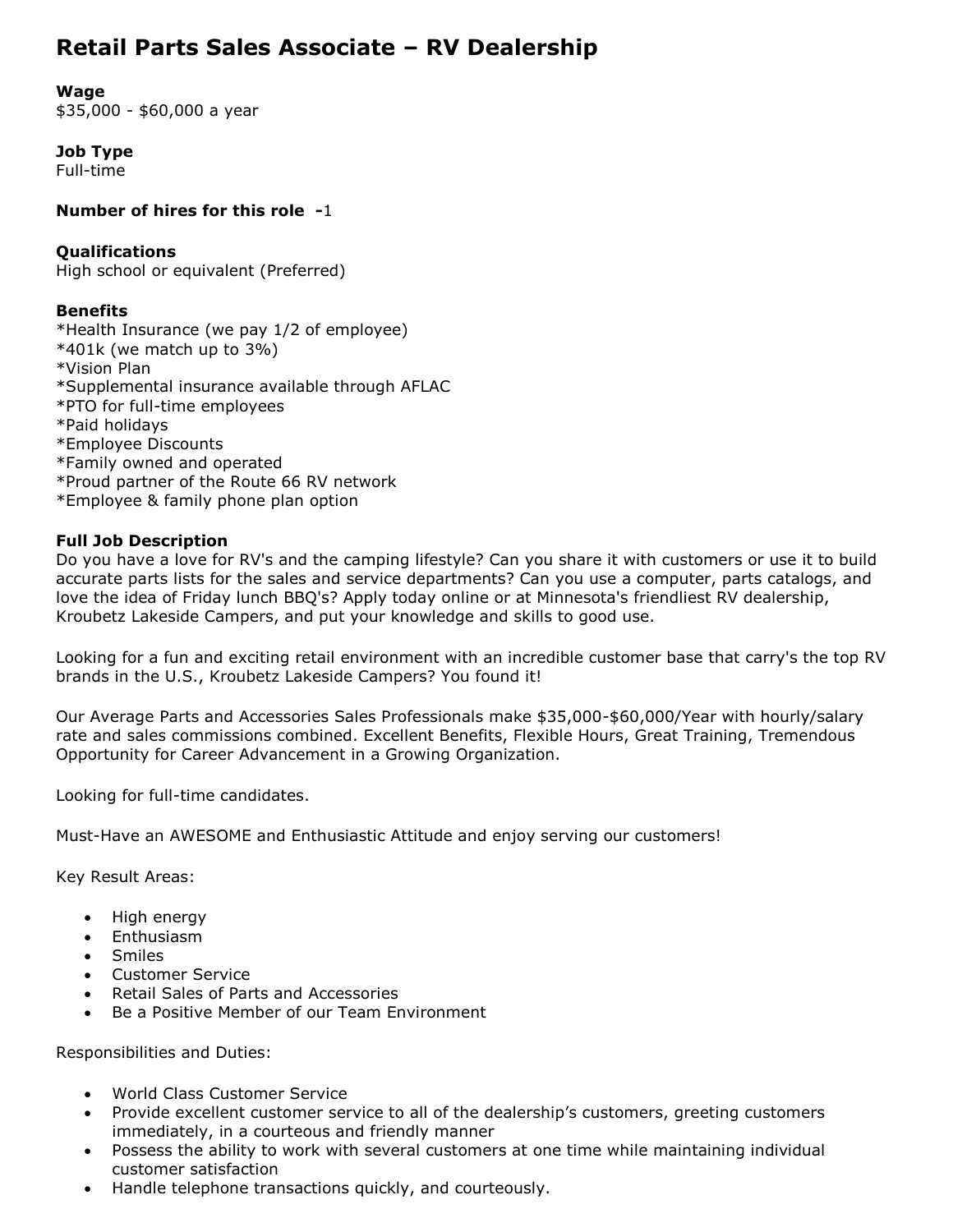- Point out any sales, specials, or new merchandise to customers
- Assist customers with their selection of merchandise and offer additional product that compliments the purchase
- Accept cash & credit card payments for merchandise purchases
- Keep cash register accurate
- Notify customers when special orders or back-ordered items are received
- Handle customer complaints reasonably, showing empathy and a positive attitude, and demonstrate our commitment to excellent customer service and making things right
- Retail Sales of General Merchandise
- Provide prompt and accurate service at the cash register
- Conduct or participate in periodic physical inventory of all merchandise (counts, reports etc.)
- Create well-organized presentations, which appeal to our customers
- Ensure merchandise displays are stocked, clean, dust free, and appealing to customers
- Continuously maintain showroom product availability by stocking shelves and displays
- Maintain/update customer mailing lists
- Maintain proactive communication with our customers to make aware of new product and specials
- Attend training sessions and department meetings to keep current with merchandising & inventory control issues
- Maintain high standards of professional appearance daily
- Other duties as assigned

#### Physical Demands

- Must have the ability to stand and walk the sales floor for most of the day
- Frequently required to bend, stoop, crouch, reach, and lift 35 lb. of merchandise

#### Working Conditions

 Majority of work is conducted indoors; however, some outdoor booth sales are conducted periodically during open houses or other events

Qualifications and Skills Commitments

- Treat all employees and customers fairly, courteously, and with dignity
- Be prompt and available for flexible scheduling
- Demonstrate professionalism in providing customer service
- Attend training sessions to keep current in Product Knowledge
- Accept direction, follow instructions and work well with others

### Qualifications & Job Requirements:

- Must have the ability to get along with broad customer base
- Experience in retail sales preferred
- Experience with Point-of-Sale & computerized inventory systems or the ability to quickly learn

Job Type: Full-time

Pay: \$35,000.00 - \$60,000.00 per year

#### Schedule:

- 40 hours per week plus overtime if needed.
- Every other Saturday, with one every other weekday off.

#### Supplemental Pay:

- Bonus pay if elligible
- Commission pay